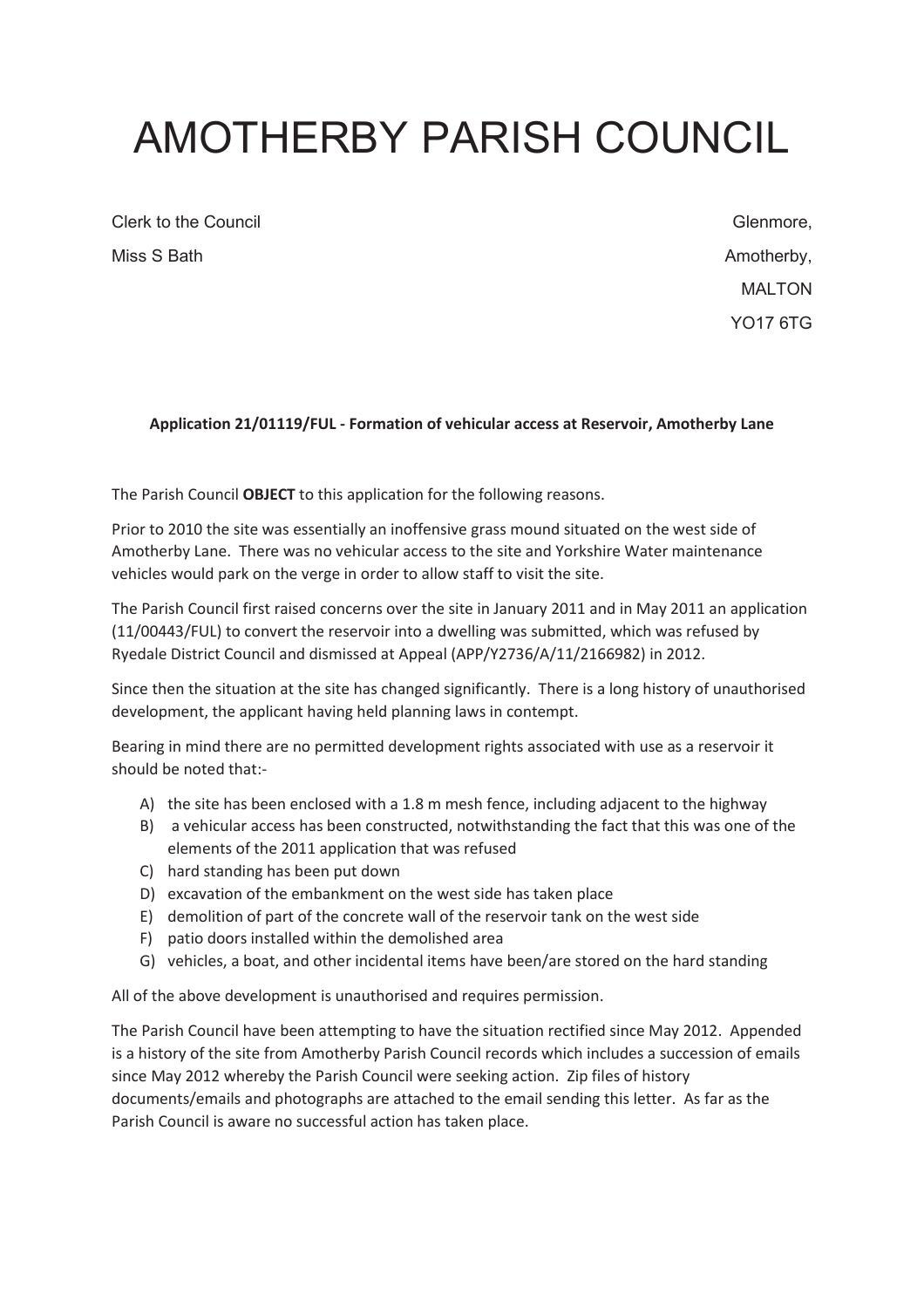In addition to Policies in the Ryedale Local Plan that seek to protect the rural environment, the site is within the Howardian Hills Area of Outstanding Natural Beauty where there is a duty to "protect or enhance" the scenic qualities and natural beauty of this nationally designated area.

None of the unauthorised development listed above achieves this requirement. On the contrary the works have an adverse impact on the area introducing alien and obtrusive elements into the landscape such as the opening up of the verge to create the access, open storage, industrial fencing, the removal of the grass bank and creating a building-like fenestration on the west side.

All the above is relevant to the current application which should not be judged against the backdrop of the existing unauthorised situation but against the pre-2010 situation when the site was an unobtrusive grass mound with little impact on the scenic qualities of the area.

The site, when used as a reservoir, had no vehicular access but a small pull off/lay-by in the verge whereby Yorkshire Water staff could park in order to access the site. The current unauthorised access formed part of the 2011 application for residential development and its unacceptability was part of the reason for refusal and the refusal of the Appeal. The access should not be there and to use its presence as a lever to justify a "better" access is perverse.

Whilst the proposed access may have some qualities in terms of highway visibility it is not the only consideration. The impact it will have on the scenic qualities of the area should carry great weight. Amotherby Lane is a narrow, largely entrenched road, whereby the embanked verge is a significant visual element. The proposed access requires significant excavation of the verge embankment in order to achieve satisfactory access and egress. This is at a point on a sharp bend on Amotherby Lane where the loss of the embankment will be particularly noticeable, particularly when approached from the north. The National Policy requirement to conserve and enhance the landscape of the AONB is not met. On the contrary the proposed access will have a negative impact on the natural and scenic qualities of the landscape.

In addition to the impact on the landscape there is the question of the intensification of the use of the site and its impact on the AONB and highway safety.

The applicants claim the approved use of the site is B8 storage and distribution. This may or may not be correct. It is assumed the Planning Authority will investigate the legitimacy of the claim given the site was last used as part of a larger infrastructure concern (water supply) and not storage and distribution in its own right.

If the site is not B8 the requirement for an access is nullified and permission would be needed to use the site for such a purpose.

If the Planning Authority accept that the site has an established B8 use this should be viewed in the light of the pre-2010 situation of a grass mound with no vehicular access, hard standing or access to the reservoir "building", and therefore the level of activity and use is severely limited. These features have all been created without permission since 2011/12 in order to facilitate use of the building.

The provision of the proposed access will potentially intensify the use of the site to an indeterminate level with potentially a large increase in activity by vehicles of an unknown size, accessed via by the single tracked Amotherby Lane. In addition, the increase in the level of activity on site to a commercial level will result in an alien feature at odds with its location in the AONB, with little prospect of the conservation or enhancement of the landscape. The refusal of the access would prevent this intensification.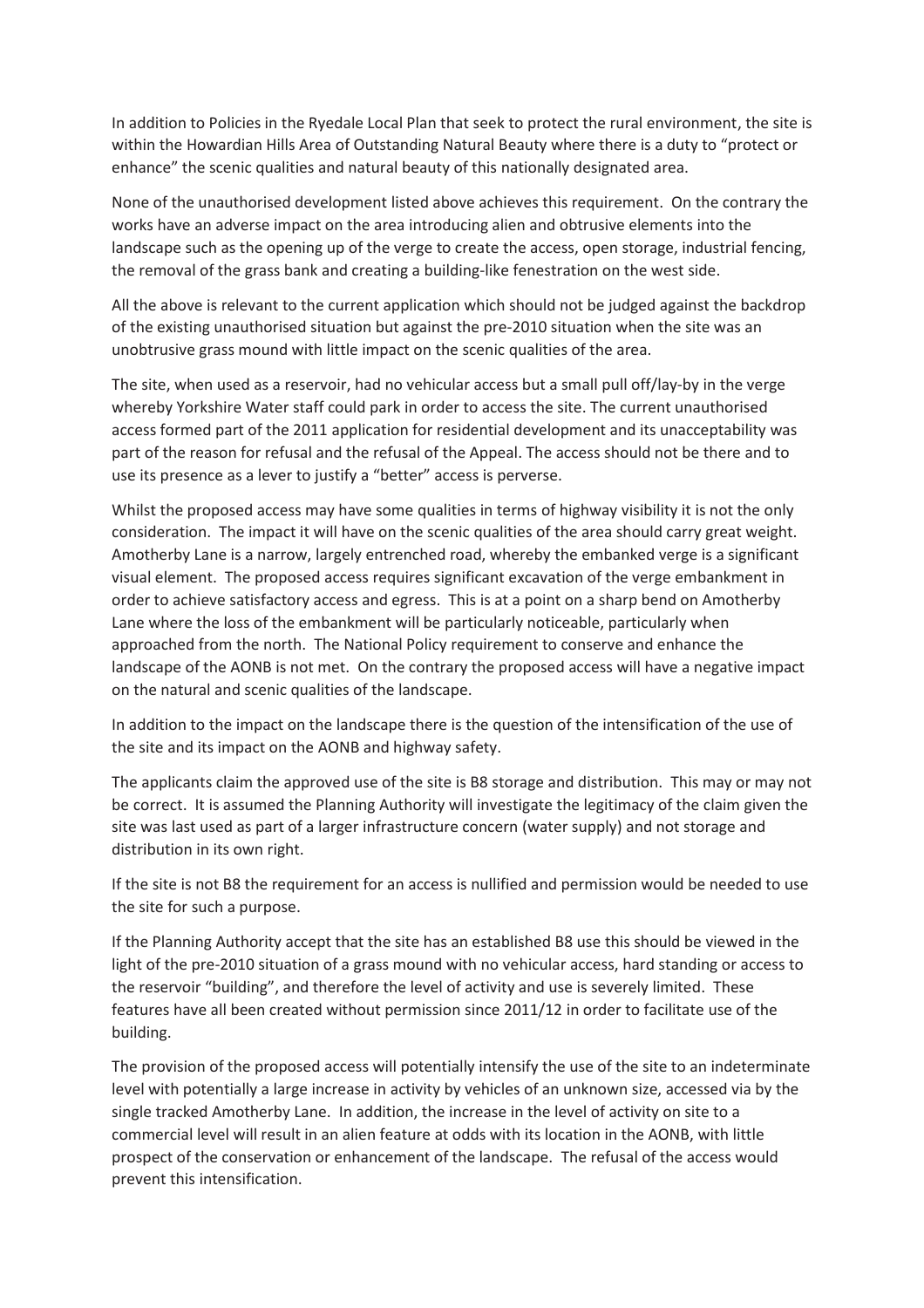In conclusion Amotherby Parish Council **strongly object** to the proposed access and consider that the development will have a significant adverse impact on the scenic qualities of this part of the Howardian Hills AONB, resulting from the destructive nature of the development which neither preserves or enhances those qualities.

In addition, the proposed development will lead to an intensification of the use of the site with a consequential adverse impact on the landscape, highway safety and potentially an increase in water runoff down Amotherby Lane which would exacerbate an existing flooding problem at times of heavy rain.

The development is clearly contrary to Policy SP13 of the Ryedale Plan and Para 176 of the National Planning Policy Framework which states:-

"Great weight should be given to conserving and enhancing landscape and scenic beauty in …….Areas of Outstanding Natural Beauty which have the highest status of protection in relation to these issues".

Finally the Parish Council would again ask that action be taken against the unauthorised development that has already been carried out, which is a blight on the character and appearance of this part of our Parish and the AONB.

Yours sincerely

Sara Bath

Clerk to Amotherby Parish Council

### Appendix

### History of Reservoir site (from PC records)

- 2011 Jan 21 letter from PC to Planning Enforcement expressing concern over activity at site.
- 2011 May application 11/00443/FUL for change of use and alteration to form 3 bed holiday home.
- 2011 June 14 PC letter of objection to application 11/00443/FUL.
- 2011 July 13 Refusal notice for application 11/00443/FUL
- 2012 Jan 6 notification of Appeal
- 2012 Jan 15 letter from PC to Planning Inspectorate.
- 2012 March 6 Appeal refused.
- 2012 May 29 PC letter to RDC re fence after Appeal.

### 2012 July 11 - emails May 29 2012 to July 11 2012 between PC & RDC.

### 2013 June 11 - emails Oct 4 2012 to June 2013 between PC & RDC.

2014 Nov 20 - emails Nov 2014 between PC & RDC.